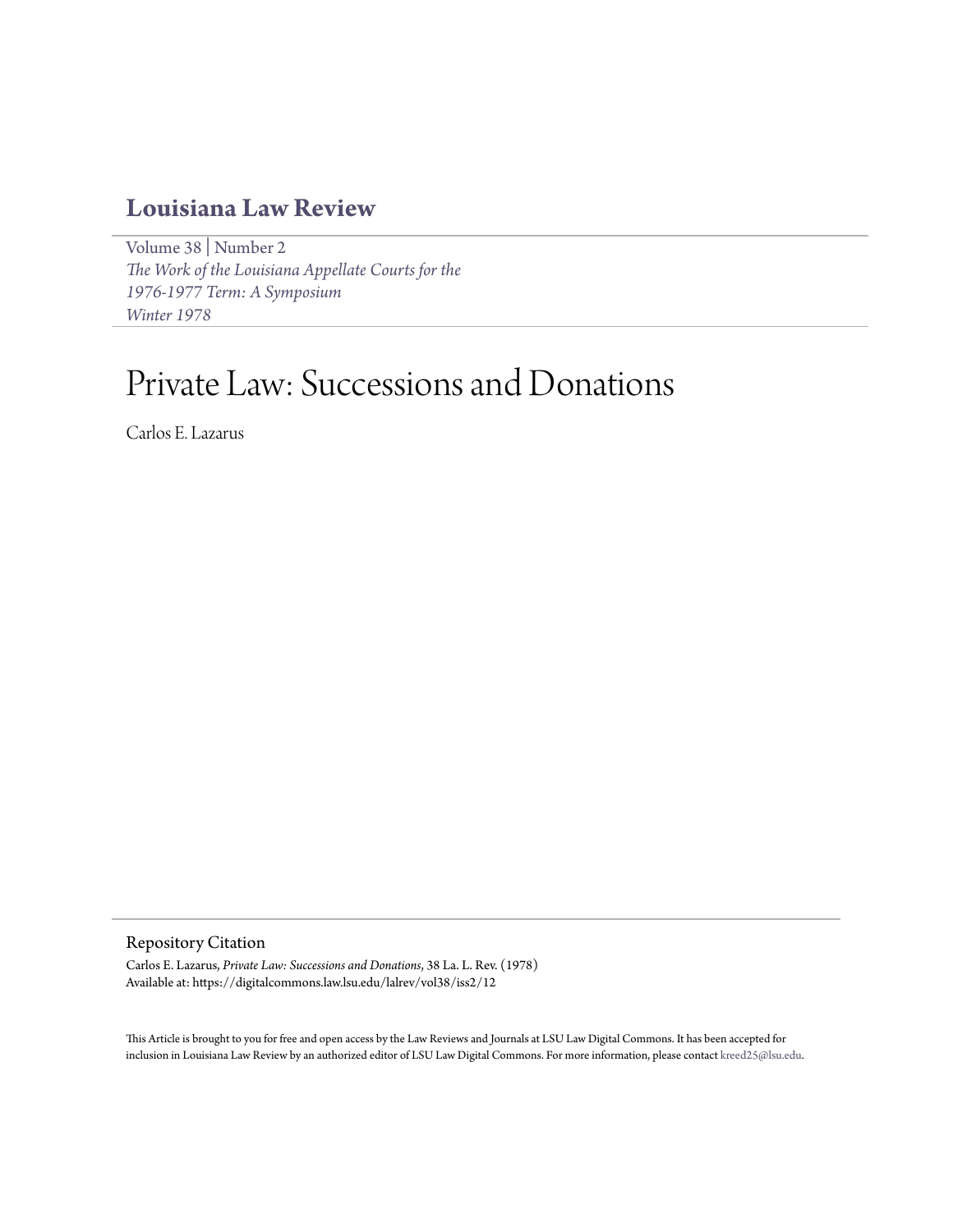# SUCCESSIONS AND DONATIONS

#### *Carlos E. Lazarus\**

#### **SUCCESSIONS**

# *Collation*

In *Estate of Schwegmann v. Schwegmann,'* wherein the plaintiff as its succession representative attacked a sale of land by the *de cujus* to one of his children as a donation in disguise because the price paid was less than one-fourth the value of the land, the Louisiana Supreme Court remanded the case to the trial court for the purpose of ascertaining the value of the land at the time of the conveyance, to determine whether the price that had actually been paid by the vendee was sufficient to sustain the conveyance as made.2 On remand, the trial court determined that the price paid by the vendee (\$6,500) was less than one-fourth the value of the land at the time of the sale (\$28,772). Accordingly it held that the conveyance was a donation in disguise and as such, subject to collation. The judgment also ordered the vendee to collate the difference of \$22,272. The plaintiff appealed from this part of the judgment and the Fourth Circuit Court of Appeal reversed. $3$  The decision is correct. When the donee elects to collate the immovable given in kind, the immovable returns to the succession of the donor and the value thereof is of no consequence; when the donee elects to collate by taking less, the collation is made on the basis of the value of the immovable at the time of the opening of the succession. <sup>4</sup>

2. If the price paid is below one-fourth the value of the land at the time of the sale, the conveyance is characterized as a donation. LA. CIV. CODE art. 2444. On the other hand, if the price paid is more than one-fourth the value of the land, but still much below the fair value of the land, then the difference between the price actually paid and the value of the land is the *advantage* subject to collation. *Id.* art. 1248. *See* Taylor v. Brown, 233 La. 641, 66 So. 2d 578 (1953).

3. Estate of Schwegmann v. Schwegmann, 344 So. 2d 13 (La. App. 4th Cir. 1977).

4. LA. CIv. CODE art. 1269. The value of the land at the time of the sale in such cases is pertinent only for the purpose of determining whether the price then paid for it characterizes the conveyance as a sale or as a donation in disguise. For the purpose of collation, however, it is the value of the immovable at the time of the death that must be collated.

Professor of Law, Louisiana State University.

**<sup>1.</sup>** 298 So. 2d 795 (La. 1974); *see The Work of the Louisiana Appellate Courts for the 1974-1975 Term--Successions and Donations,* 36 LA. L. REV. 365 (1976).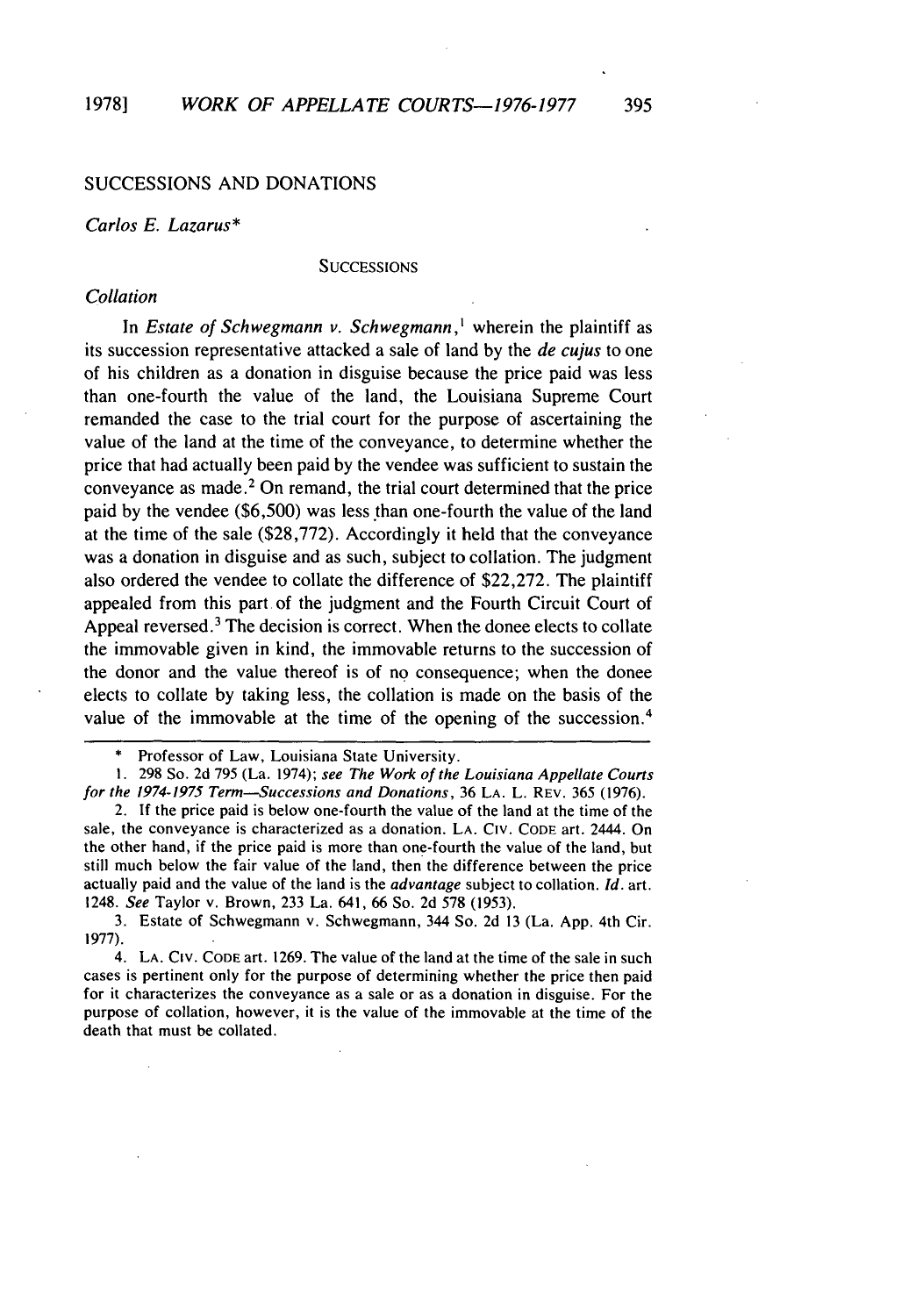Collation should have been ordered, therefore, of the difference between the value of the land at death (\$43,000) and the price paid by the donee. <sup>5</sup> The donee, for the first time on appeal, also invoked article 1237 of the Civil Code,<sup>6</sup> alleging that he had, in the interim, elected to renounce the succession of the deceased and was therefore entitled to retain the gift free of the obligation to collate, except to the extent necessary to satisfy the legitime of the other forced heirs. Over the objection of the appellants that the renunciation of the donee should not be considered on appeal because it was not raised at trial, the court, considering the judgment of the trial court to be nothing more than an adjudication that the original conveyance was a donation subject to collation, held that the donee was not thereby precluded from asserting his right to renounce, and remanded the case for further proceedings on this issue.

#### *Effects of Renunciation*

An heir who renounces a succession is considered as never having been heir.<sup>7</sup> His renunciation results in the termination of his hereditary seizin and all the consequences thereof, $<sup>8</sup>$  and the portion of the succession</sup> that would have devolved upon him is inherited by the other heirs of the *de cujus* in the same degree, or by those in the next degree,<sup>9</sup> who take it in the same proportions that they take the patrimony of the deceased.<sup>10</sup> Upon

6. LA. CIv. CODE art. 1237:

If children . . . holding property . . . subject to be collated, should renounce the succession of the ascendant, from whom they have received such property, they may retain the gift **. . .** without being subject to any collation.

If, however, the remaining amount of the inheritance should not be sufficient for the legitimate portion of the other children . . . he shall then be obliged to collate up to the sum necessary to complete such legitimate portion.

7. *Id.* art. 946(2) provides: **"If** the heir accept, he is considered as having succeeded to the deceased from the moment of his death; if he rejects it [the succession], he is considered as never having received it."

<sup>5.</sup> When the donation is disguised in the form of a sale for an insufficient price, whether the immovable is collated in kind or by taking less, the price paid by the donee should be returned to him in order to preserve equality among the heirs. *See* LA. CIv. **CODE** art. 1229. *See* also id. art. 1269 (permits the donee to deduct the "expenses incurred" by him). In the instant case, although the price of the land at the time of the sale was \$28,772, the price of the land at death was \$43,000. The collatable amount would thus have been the difference between the \$43,000 and the \$6,500 paid the donee and which had already inured to the benefit of the donor to form part of his patrimony.

<sup>8.</sup> *Id.* art. 1014.

<sup>9.</sup> *Id.* art. 1022.

<sup>10.</sup> *Id.* art. 1027.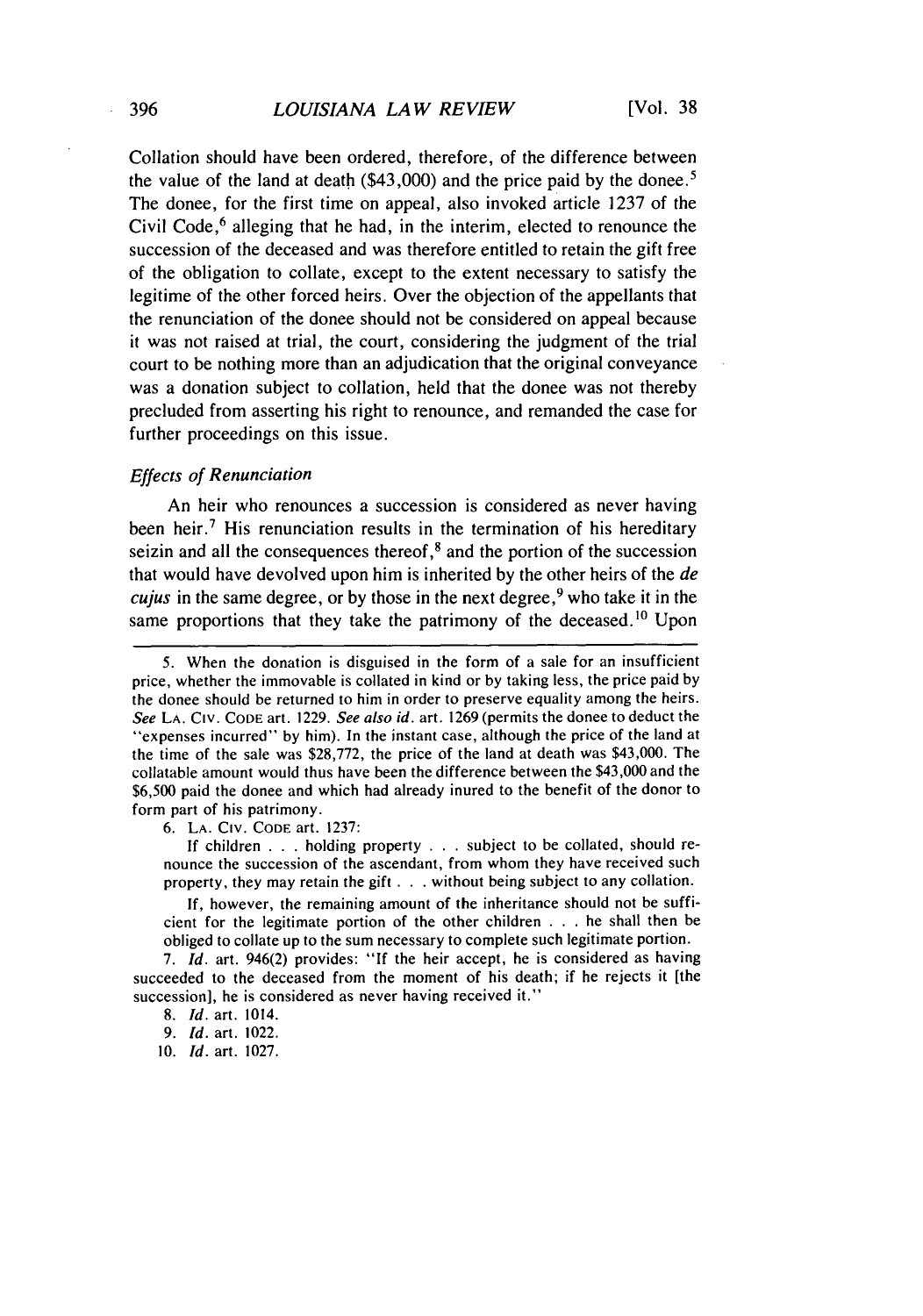renunciation, the heir becomes a stranger to the succession and he may thus retain all donations made to him by the deceased free from the obligation to collate, subject only to the action of reduction which the forced heirs of the *de cujus* may bring.<sup>11</sup> It is therefore proper to conclude, as did the court of appeal in *Flanner v. Succession of Flanner,'2* that after renunciation the heir is precluded from reopening judicially the succession of the deceased to have included in the inventory of the assets thereof United States savings bonds payable alternatively to the *de cujus* or to his surviving widow, or from claiming reduction from the survivor or from her succession.<sup>13</sup> As stated by the appellate court, any right which the plaintiffs as forced heirs may have had to sue for a reduction abated upon their renunciation. <sup>14</sup>

#### DONATIONS INTER VIVOS

## *Formal Requirements*

During the last term, in *Primeaux v. Libersat*,<sup>15</sup> the supreme court held that a shareholder to whom the corporation had issued stock in conformity with the applicable law,<sup>16</sup> the price having been paid by his father with "donative intent," was the recipient of a valid donation inter vivos, without the formal requirement of an act passed before a notary and two witnesses,<sup>17</sup> and that the stock was therefore the shareholder's separate property. This writer suggested at the time that perhaps the court was thinking more in terms of an indirect donation of the money by the father to the son which relieved the nominal shareholder from the payment of the

*11. Id.* art. 1237.

12. 338 So. 2d 355 (La. App. 3d Cir. 1976), *writ denied,* 340 So. 2d 999 (La. 1977).

13. Although under federal regulations the surviving alternate beneficiary is recognized as the sole owner of the bonds, he is nevertheless subject to an action for reduction by forced heirs whose legitime has been impinged as a result of the disposition. Succession of Guerre, 197 So. 2d 738 (La. App. 4th Cir.), *writ refused,* 250 La. 928, 199 So. 2d 925 (1967).

14. "Here, the forced heirs did not bring an action for reduction but renounced their father's succession after being advised of their right to bring such an action. That right has now, as Aubry and Rau said, abated." 338 So. 2d at 358.

15. 322 So. 2d 147 (La. 1975); *see The Work of the Louisiana Appellate Courts* **for the 1975-1976** *Term-Successions* **and** Donations, 37 **LA. L.** REV. 421, 421-23 (1977).

**16.** Uniform Stock Transfer Act, LA. R.S. 12:621-642 (Supp. 1968).

17. "Louisiana interpretations hold the present transfer of shares of stock to the donee, valid under the stock-transfer act **. . .** to be valid also as donations to him **[by** whom?], because the consideration . . . was furnished by the donor with such donative intent." 322 So. 2d at 152.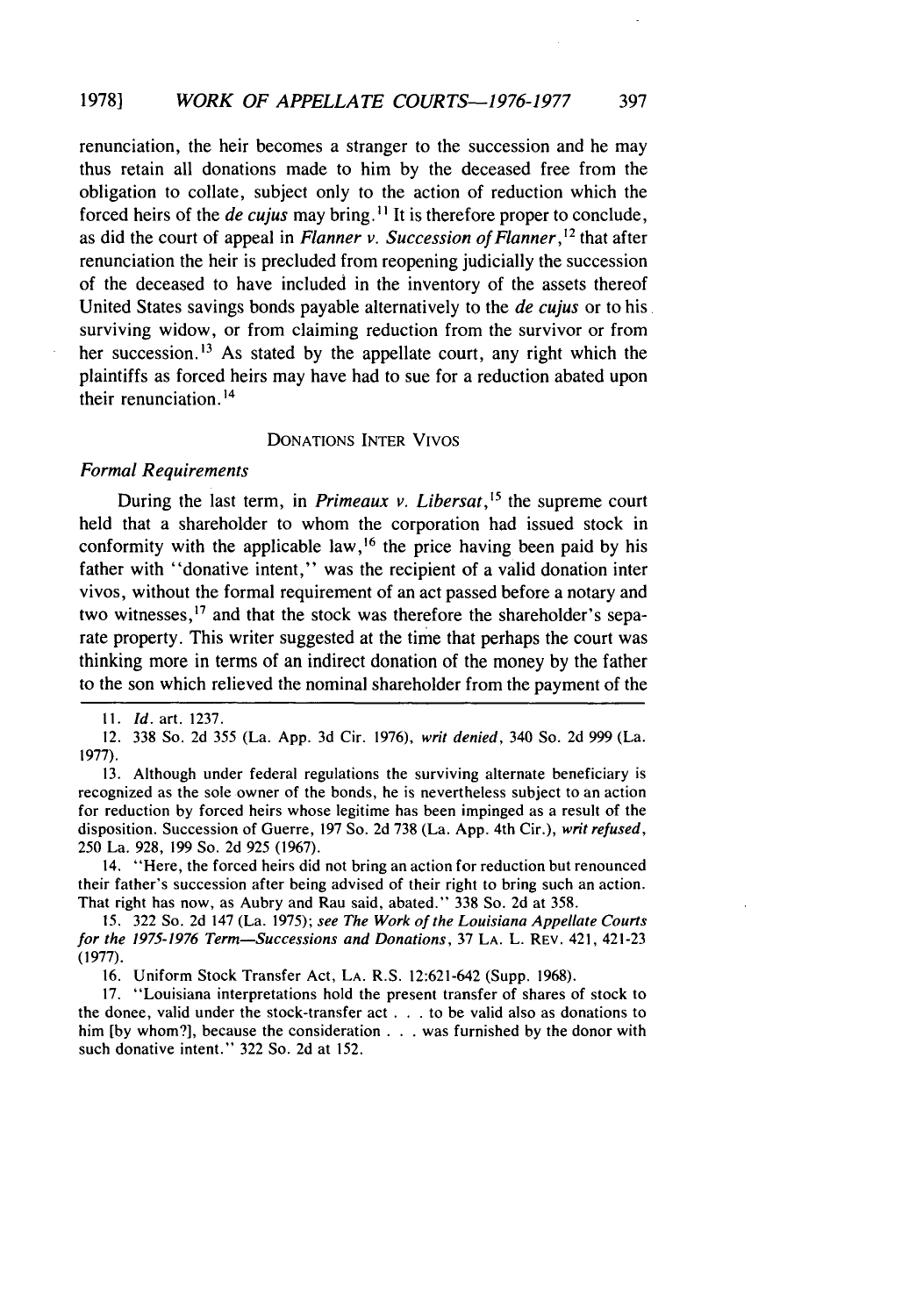price, which might very well occur in all cases where property is purchased *animus donandi*, in the name of another.<sup>18</sup> This term, in *Broussard v.* Broussard, *<sup>1</sup>*9 a strikingly similar case, a husband purchased savings certificates from a savings association with his separate funds, and had the same issued in his and his wife's name. The wife contended that the husband had thereby donated the purchase money to the community which entitled her to one-half of the funds thus given. The supreme court took occasion to distinguish *Libersat,* explaining the holding in that case to be that "under the Uniform Stock Transfer Act... no notarial act **. . .** was required in order to validate as a donation *the father's furnishing of the* consideration to a corporation for it to issue its stock to his son."<sup>20</sup> It ther continued to say that although past decisions had held that the Uniform Stock Transfer Act was applicable to the stock of savings and loan associations, that conclusion "now appears doubtful because of the specific provisions governing transfer of shares or savings accounts enacted by Act No. 234 of 1970 . . . ," but that "even in a case where compliance with the stock transfer legislation may substitute for the codal formalities of a donation, the substantive requirements of a divestment and donative intent must be fulfilled in order to effect a valid donation."<sup>21</sup> The court then concluded that no donation had been made since the evidence disclosed no intent on the part of the husband to make a donation to his wife.<sup>22</sup> It is submitted that compliance with the stock transfer statute, or with any other legislation regulating the transfer of incorporeal rights, would be pertinent only where the validity *vel non* of the gratuitous transfer is at issue, i.e. in a case where the donor of the incorporeal, in conformity with the applicable legislation, makes a transfer without complying with the provisions of article 1536 of the Civil Code. 23 But the real issue both in *Libersat* and in *Broussard* was, as the court itself explains, whether the *"furnishing of the consideration"* for the issuance of the stock in the one case and of the certificates in the other, was made with the

*<sup>18.</sup>* See The *Work of the* Louisiana Appellate Courts for the **1975-1976** Term-Successions and Donations, 37 LA. L. REV. 421, 422 **(1977).**

<sup>19. 340</sup> So. 2d 1309 (La. 1977).

<sup>20.</sup> *Id.* at 1313 (emphasis added).

<sup>21.</sup> *Id.*

<sup>22.</sup> The husband had testified that his sole reason for placing the certificates in his and his wife's names was so that the funds would be doubly insured.

<sup>23.</sup> *Cf.* LeBlanc v. Volker, 198 So. 398 (La. App. Orl. Cir. 1940). *See also* Succession of LeRoy, 157 La. 1077, 1083, 103 So. 328, 331 (1925) (St. Paul, J., concurring) (suggesting that article 1536 of the Civil Code should apply only to incorporeal rights that are not otherwise transferable by delivery or by delivery plus endorsement).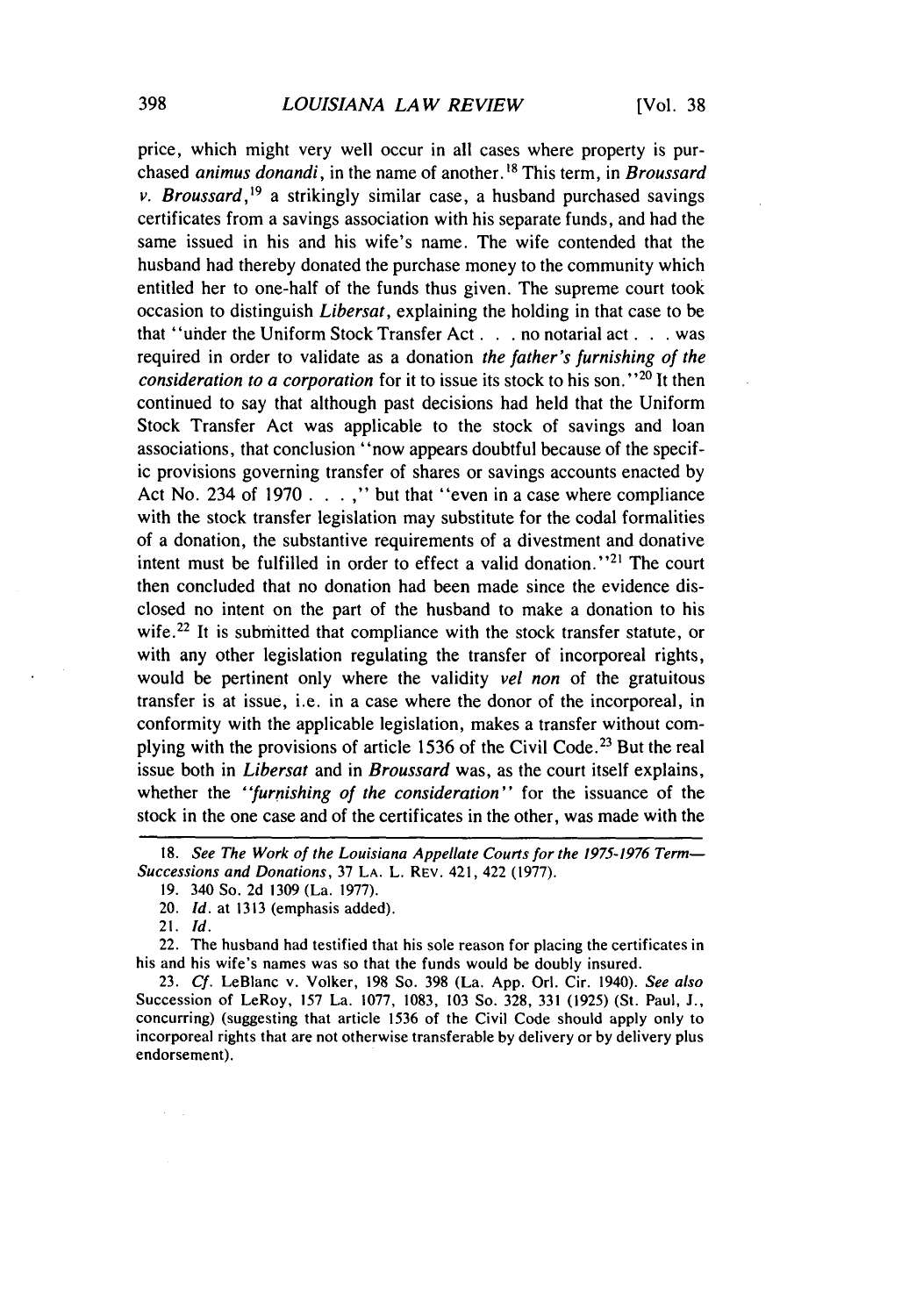necessary *animus donandi-a* factor which was present in the first, but found lacking in the second. There is certainly no obstacle in recognizing that when property is purchased in the name of another with the intention to confer a liberality upon the nominal vendee, the object of the donation is not the property thus purchased, but the sum of money paid for it, which is the equivalent of an indirect manual gift.24 The decision in *Broussard* further indicates the necessity to re-examine article 1536 in light of its historical development,<sup>25</sup> and to recognize that valid gratuitous inter vivos dispositions may be made even without the strict formal requirements of article 1536 of the Civil Code. <sup>26</sup>

Article 1540 of the Louisiana Civil Code provides that for a donation inter vivos to be effective, and binding upon the donor, the acceptance of the donee must be made "in precise terms"<sup>27</sup> by an act passed before a notary and two witnesses.28 In *Rutherford v. Rutherford,29* a donation of immovable property was declared null by the Third Circuit Court of

24. *Cf.* Cotton v. Washburn, 228 La. 832, 84 So. 2d 208 (1955) (prospective husband purchased property placing the same in his and in the name of his future bride, the act of sale having been signed only by the vendor; the court holds that a valid donation of the property in contemplation of marriage had been made although neither "vendee" had signed anything). See also Carter v. United States Director of Internal Revenue, 399 F.2d 340 (5th Cir. 1968) (the down payment for immovable property, purchased in Louisiana jointly in the names of husband and wife, constituted a manual gift of the money by the husband to the wife for the purchase of her share of the property).

25. *See* The Work of the Louisiana Appellate Courts *for the 1975-1976 Term-*Successions and Donations, 37 LA. L. REV. 421, 421-23 (1977).

26. The sale by a father to his son at a very low price, the remission of a debt, the stipulation pour autrui, the payment of a debt of another, and other such dispositions exemplify this proposition.

27. The words "in precise terms" used in article 1540 are the words used in the English text of the corresponding article 1528 of the Code of 1825 which themselves appear to be an imprecise translation of the words "termes expres" contained in the French text of that article. Those words should more accurately have been translated as "express terms" as these same words are translated in the English text of article 1529 of that code as reproduced in our present article 1541 of the Civil Code of 1870.

28. *See also* **LA.** CIv. CODE arts. 1536, 1538. This formal requirement, however, is necessarily dispensed with in donations of corporeal movables made by delivery only which, when so made, are not subject to the formalities otherwise required by articles 1536 and 1538, because the donee's acceptance in such cases will be implied as resulting from his having taken corporeal possession of the things given. *Id.* art. 1541. *But see* Sisters of Charity of Incarnate Word v. Emery, 144 La. 614, 81 So. 99 (1919); *cf.* Cotton v. Washburn, 228 La. 832, 84 So. 2d 208 (1955); Works v. Noble, 177 La. 681, 149 So. 423 (1933).

29. 338 So. 2d 319 (La. App. 3d Cir. 1976).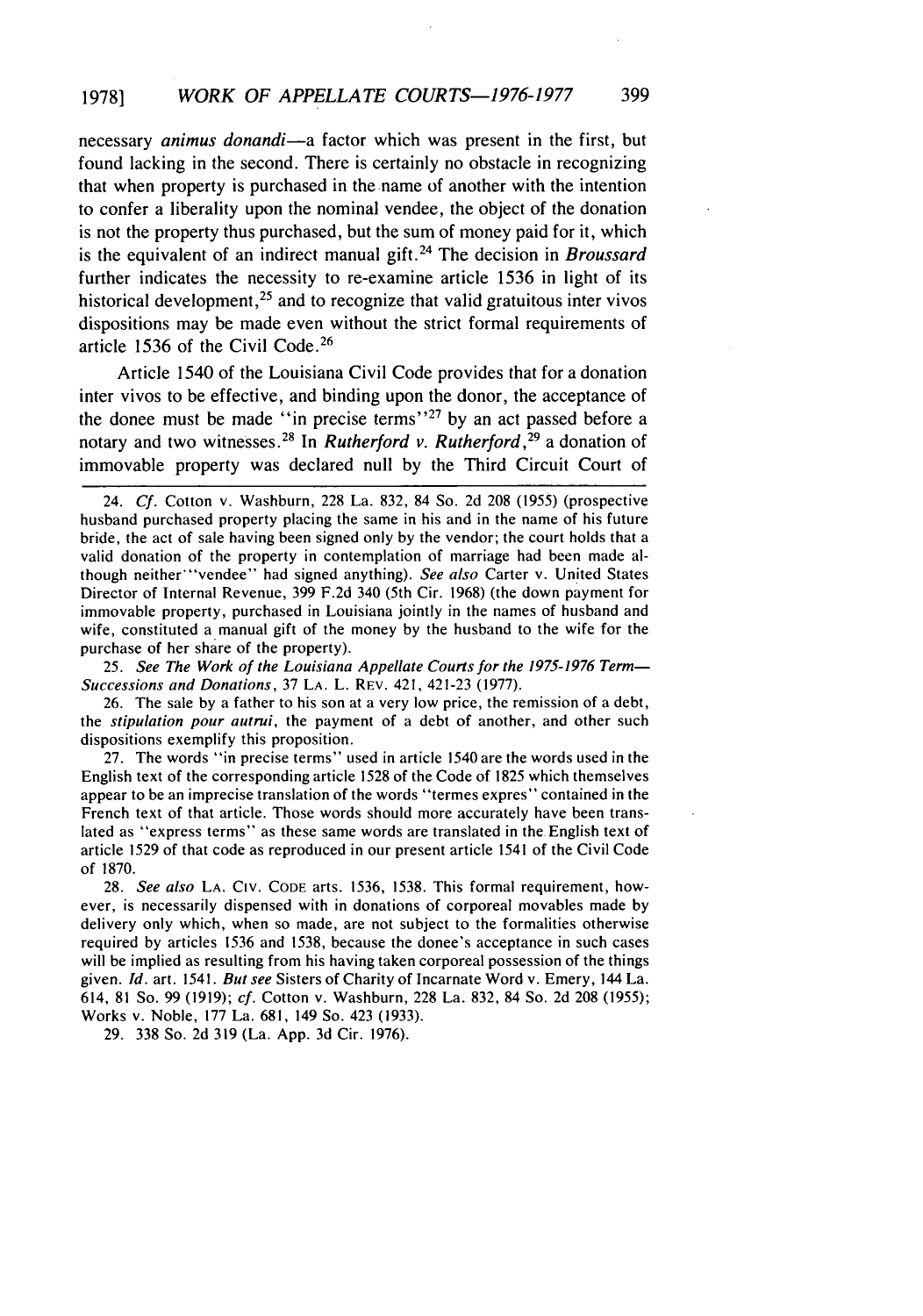Appeal because although the acceptance of the donee was made in the form required and contained his declaration that he "accepted said donation with gratitude," it nevertheless contained certain discrepancies in the descriptive portion thereof which rendered the acceptance imprecise.<sup>30</sup> The supreme court reversed.<sup>31</sup> It held that what article 1540 requires is an express and unconditional acceptance on the part of the donee, as distinguished from a tacit acceptance or an acceptance that may be inferred from circumstances. 32 Since the donee had unequivocally and without reservation accepted the donation, there had been sufficient compliance with article 1540, and the patently inadvertent clerical errors contained therein were of no consequence. $33$ 

In *Fontenot v. Fontenot*,<sup>34</sup> the forced heirs of Mr. Fontenot contended that certain United States savings bonds issued and payable to Mr. or Mrs. Fontenot were community property. The Third Circuit Court of Appeal, while recognizing the alternate payee as the owner of the bonds, nevertheless held that since the community owned a sum of money equivalent to the value of the bonds at the time of the death of the *de cujus,* one-half the value of the bonds, being the latter's interest in the community, necessarily formed part of his patrimony and should have been included in the descriptive list of the property belonging to his succession. It is suggested that the court was in error. The Louisiana jurisprudence is constant and consistent with the decisions of the United States Supreme Court to the effect that the purchase of United States bonds, whether payable upon the death of the purchaser to designated beneficiaries, or whether payable to an alternate co-owner, constitutes a valid gratuitous disposition, though not in any of the forms required for donations inter vivos or testamentary. The alternate surviving co-owner,

33. "Here the acceptance states that the donee 'accepts said Donation with gratitude.' We conclude that these words of acceptance conform with article 1540's requirement that the acceptance be in 'precise terms.' " 346 So. 2d at 672.

34. 339 So. 2d 897 (La. App. 3d Cir. 1976), writ denied, 342 So. 2d 217 (La. 1977).

<sup>30.</sup> The notary before whom the act of acceptance was executed inadvertently inserted his name as the notary who had passed the act of donation, i.e. the offer. He also inadvertently referred to the date of the offer as being the date of the acceptance. 338 So. 2d at 321.

<sup>31.</sup> Rutherford v. Rutherford, 346 So. 2d 669 (La. 1977).

<sup>32. &</sup>quot;We hold that the requirement that a donee accept the donation in 'precise terms' obligates a donee to use express, formal, and unconditional language in his acceptance. This codal provision, we think, requires an explicit acceptance. A tacit acceptance or an acceptance inferred from the circumstances will not suffice." 346 So. 2d at 671.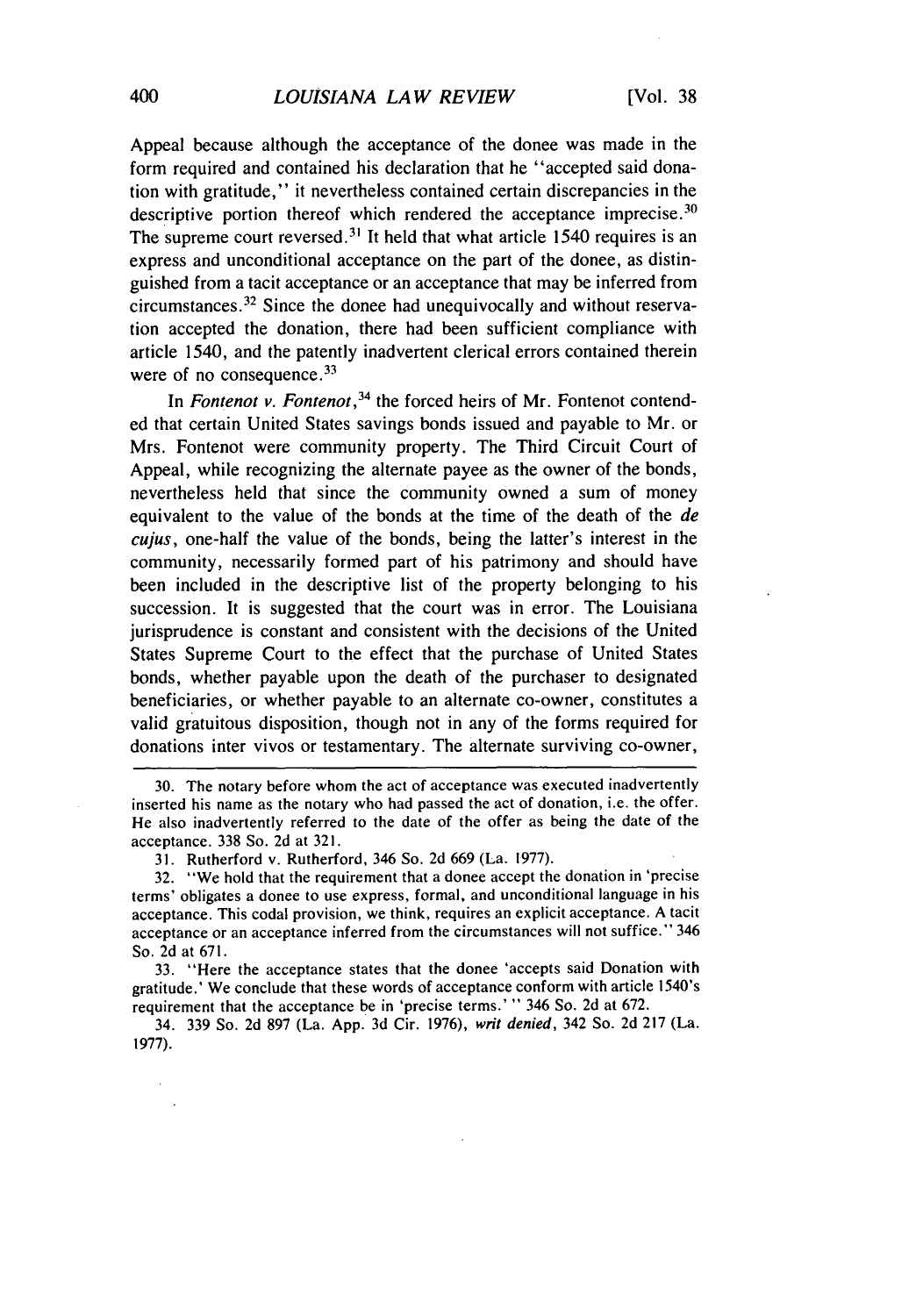or the beneficiary upon death, becomes the sole owner of the bonds subject only to an accounting to the surviving spouse in community whose rights may have been fraudulently impaired, or to an action for reduction by forced heirs whose legitime has been impinged as a result of the disposition.<sup>35</sup> Such bonds, therefore, are said to form no part of the patrimony of the deceased purchaser, 36 although the latter's interest in the bonds may be added fictitiously to the extant mass at death in order to form the active mass upon which the disposable portion and the legitime are computed. 37 Absent an allegation that the donation by the husband to the wife exceeded the disposable portion necessitating the application of article 1505 of the Civil Code, the inclusion of the donor's interest in the bonds in his patrimony at death was unwarranted.

### *Donations with reservation of usufruct*

In *Bell v. Bell*, <sup>38</sup> a "sale" of realty from a father to his son for a recited cash price of \$5,000 was attacked by the brothers of the "vendee" as a simulation or, in the alternative, as a donation in disguise because the price paid was less than one-fourth the value of the property, and thus void for lack of form<sup>39</sup> and as having been made with reservation of usufruct.<sup>40</sup> In a counter letter executed contemporaneously with the act of sale it was

36. But United States savings bonds payable upon death to designated beneficiaries and bonds purchased in co-ownership form that have not been reissued to the surviving alternate payee during the lives of both co-owners as provided by the applicable federal regulations, are included in the taxable gross estate of the purchasing co-owner. United States v. Chandler, 410 U.S. 257 (1973).

37. "For the reasons fully discussed by us in Succession of Guerre ... Mr. Videau, the surviving co-owner, is recognized as the absolute owner of the bonds. The exclusion of these bonds from the descriptive list of property belonging to the succession of Mrs. Videau is proper . **. .** . However, for the reasons stated in Succession of Guerre, the value of Mrs. Videau's community interest in the bonds shall be included in the *total compilation of her estate for the purpose of determining the legitime to which the forced heir.* **. .** *is entitled.* Her right to bring an action... for a reduction of excessive donations . . . is reserved to her." Succession of Videau, 197 So. 2d 655, 659 (La. App. 4th Cir. 1967) (emphasis added).

38. 339 So. 2d 1333 (La. App. 3d Cir. 1976).

39. It appeared that the act of conveyance had not been executed before a notary and two witnesses as required by article 1536 of the Civil Code.

40. Prior to its amendment by Act 210 of 1974, article 1533 of the Civil Code prohibited the donor from reserving to himself the usufruct of the thing given under penalty of nullity.

<sup>35.</sup> Winsberg v. Winsberg, 220 La. 398, 56 So. 2d 730 (1952); Succession of Guerre, 197 So. 2d 738 (La. App. 4th Cir.), writ denied, 250 La. 928, 199 So. 2d 925 (1967); Succession of Videau, 197 So. 2d 655 (La. App. 4th Cir. 1967). *See also* Yiatchos v. Yiatchos, 376 U.S. 306 (1964); Free v. Bland, 369 U.S. 663 (1962).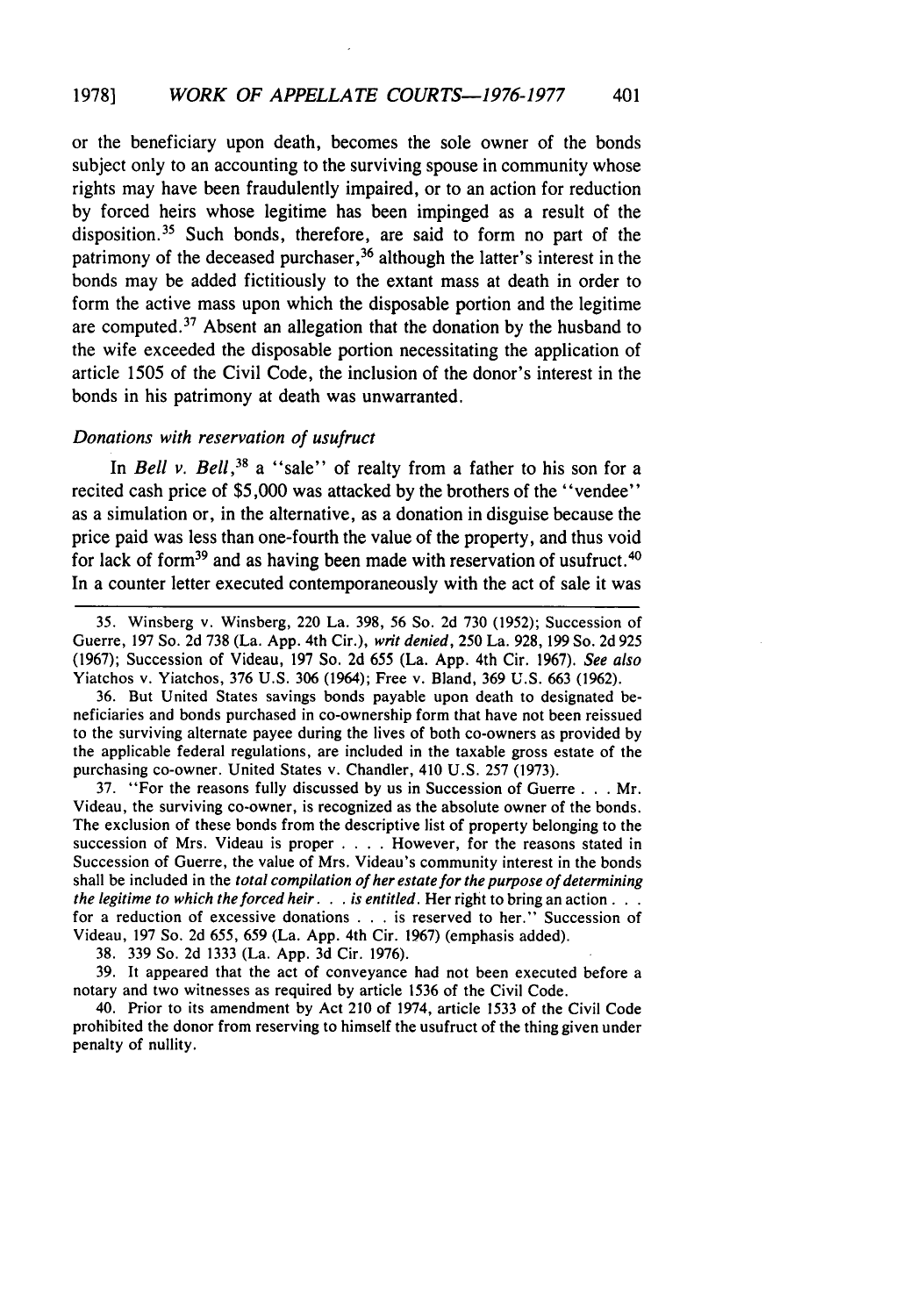stipulated that the true price of the sale was not the **\$5,000** recited in the act of sale but the "proximate (sic) value of services rendered and to be rendered" by the vendee to the vendor. The plaintiff's contention, based on article 2480 of the Civil Code, that the sale was a simulation because the vendor had reserved to himself the usufruct of the property was summarily disposed of, the court noting that the vendee had successfully discharged his burden of establishing the reality of the transaction for an adequate price in the form of the past and future services rendered.<sup>41</sup> The plaintiff's alternative allegation was likewise rejected. Having once determined that the conveyance had been made for services rendered, the court simply denominated the transaction a remunerative donation to which the rules of donations were inapplicable in the absence of proof, which the plaintiff failed to adduce, that the value of the property exceeded by onehalf the value of the services rendered.<sup>42</sup>

#### TESTAMENTARY DISPOSITIONS

# *Capacity to receive*

Under the scheme of the Civil Code, although the natural child is excluded from the intestate succession of his father when the latter leaves legitimate relations in the descending, ascending, or collateral lines, or a surviving spouse, $43$  and although such child is declared incapable of receiving by donation inter vivos or testamentary "beyond what is strictly necessary to procure [him] sustenance, or an occupation or profession" when the father is survived by legitimate descendants, $44$  he may nevertheless receive from his father a certain proportion of his estate when the latter, leaving no legitimate descendants, is survived by other legitimate relations.<sup>45</sup> An adulterous or incestuous child, on the other hand, has no inheritance rights, 46 and although parents of adulterous or incestuous children are prohibited from making dispositions in their favor, they may

46. *Id.* art. 920. But even where illegitimates are denied rights of inheritance they have the right to alimony. *Id.* arts. 918-20.

<sup>41. &</sup>quot;The trial court's reasoning that consideration for a conveyance of realty may take the form of past services rendered is amply supported by the jurisprudence." 339 So. 2d at 1336.

<sup>42.</sup> LA. Civ. CODE art. 1526.

<sup>43.</sup> *Id.* art. 919.

*<sup>44.</sup> Id.* art. 1483. It is apparent that what the natural child may receive under this article could be quite substantial.

*<sup>45.</sup> Id.* art. 1486. The proportion is one-fourth if the father is also survived by legitimate ascendants or brothers and sisters or descendants from these last, onethird if he has left only more remote collaterals.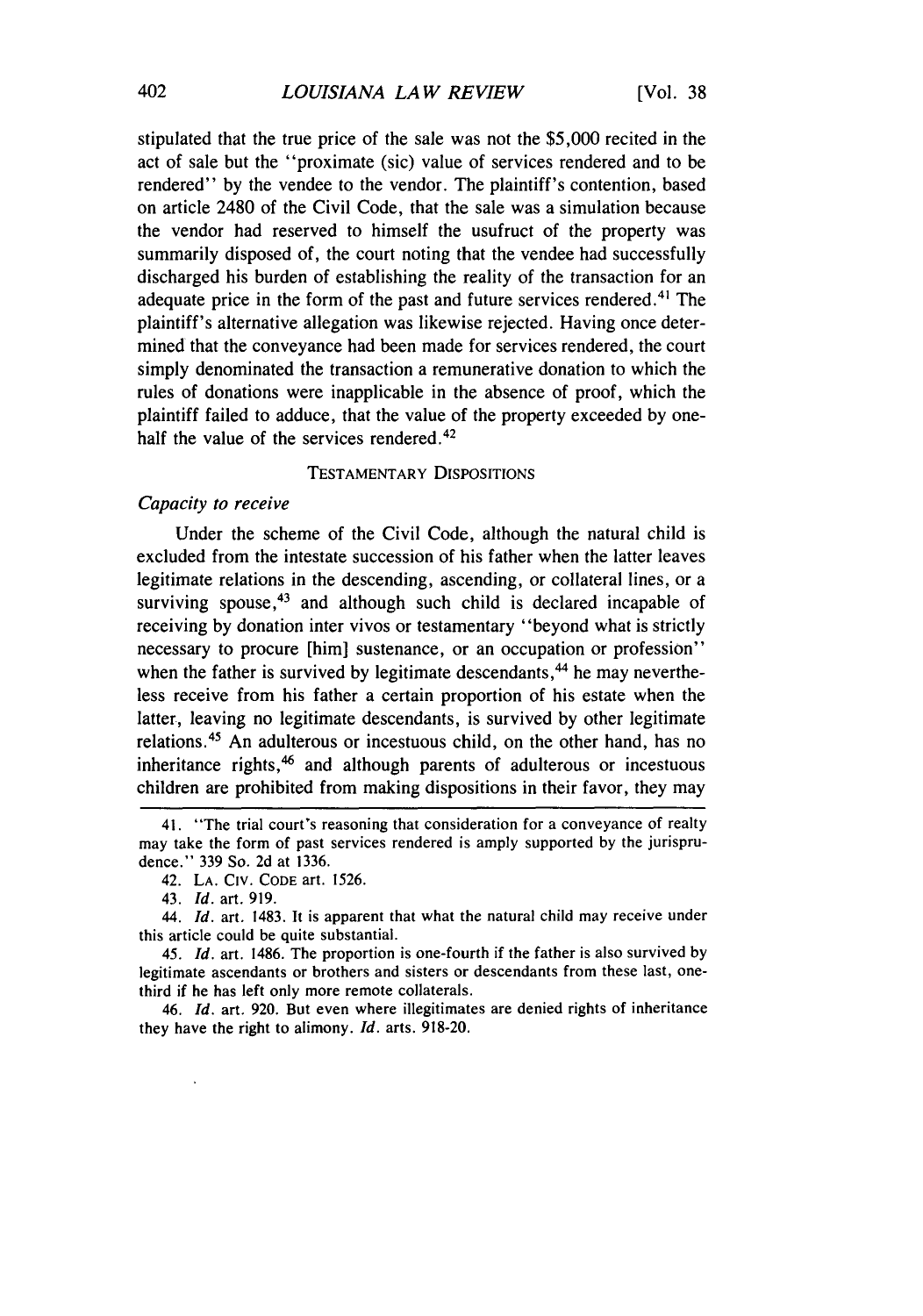nevertheless bequeath to them "what is necessary to their sustenance, or to procure them an occupation or profession by which to support themselves."<sup>47</sup> The constitutionality of this legislation was attacked in *Succession of Captain<sup>48</sup>* and in *Succession of Robins*.<sup>49</sup> Limitations of time and of space preclude an in-depth examination of these cases and thus the writer will limit himself to a brief discussion of the issues involved and the decisions rendered therein. In *Captain,* the surviving mother and the brothers and sisters of the testator sought to reduce a legacy whereby the latter had bequeathed all his property to his seven natural children to the quantum established by article 1486, and prayed to be recognized as the legitimate heirs of the deceased for the remaining portion of the succession. The defendant legatees, who contended that articles 1483 and 1486 of the Civil Code violated the equal protection clause of the Constitution of the United States, 50 demanded their legacy in full. The Third Circuit Court of Appeal, holding that the principles of law expressed by the Supreme Court of the United States in *Labine v. Vincent*<sup>51</sup> were applicable, rejected the defendants' argument, ordered the reduction of the legacy to them to one-fourth of the estate left by the deceased, and recognized the surviving mother and brothers and sisters as his legitimate heirs for the remaining three-fourths **52**

In the *Robins* case, the testator's bequest of all of his property to his

48. 341 So. 2d 1291 (La. App. 3d Cir. 1977).

49. 349 So. 2d 276 (La. 1977).

50. Article I, section 3 of the Louisiana Constitution of 1974 prohibiting arbitrary, capricious, or unreasonable discrimination because of birth, does not appear to have been urged.

51. 401 U.S. 532 (1968) (the Court upheld the constitutionality of articles 917 and following of the Louisiana Civil Code); *but see* Trimble v. Gordon, 430 U.S. 762 (1977).

52. No question seems to have been raised as to whether the mother, as a forced heir of the deceased, should receive her legitime of one-fourth of the entire succession before the payment of the reduced legacy. Application of LA. **CIv. CODE** art. 1494 and Succession of Greenlaw, 148 La. 255, 86 So. 786 (1920) would have resulted in a distribution of one-fourth of the entirety to the mother, one-fourth to the legatees, and one-half to the brothers and sisters.

<sup>47.</sup> *Id.* art. 1488. Under this article, the bequest may even comprise the whole of the property of the testator if the value thereof is not excessive for the purposes contemplated by this article. Succession of Haydel, 188 La. 646, 177 So. 695 (1937); Succession of Elmore, 124 La. 91, 49 So. 989 (1909). It should also be noted that under this article, the amounts that the illegitimate may receive, as in the case of the natural child, could be quite considerable in some cases, and that the amounts that can be bequeathed are *not* limited to a certain proportion of the estate of the testator.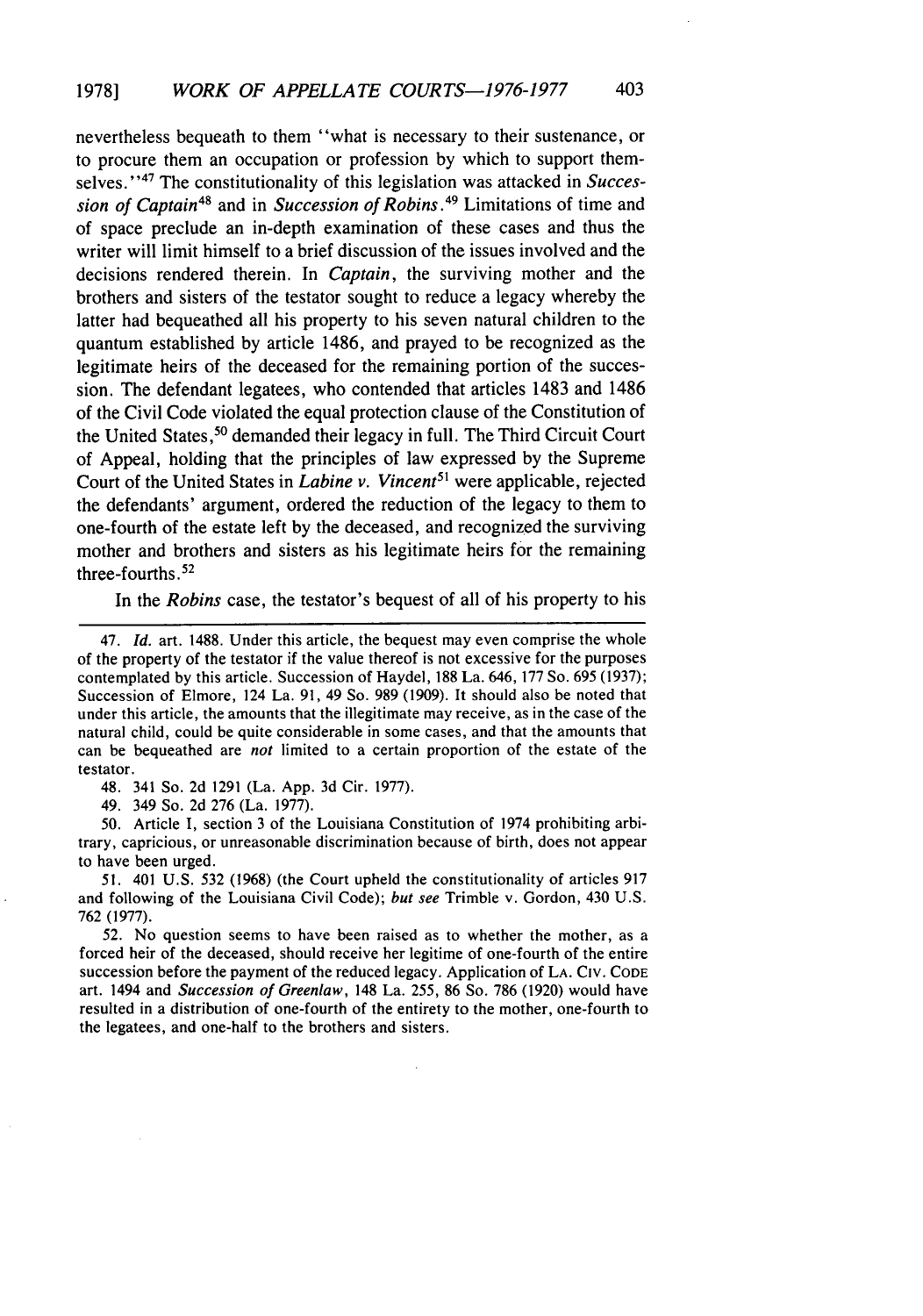two adulterous children<sup>53</sup> was challenged by his widow who contended that because the bequest was prohibited by article 1488 of the Civil Code,<sup>54</sup> she was entitled to his entire succession as his sole heir.<sup>55</sup> The supreme court<sup>56</sup> upheld the legacies in favor of the children<sup>57</sup> declaring that article **1488** constituted invidious discrimination against illegitimates conceived in adultery, thus violating article I, section 3 of the Louisiana Constitution of  $1974<sup>58</sup>$  In so holding, however, the court limited its decision to the factual situation presented in the case, its primary concern being with the legislative classifications between illegitimates *inter sese* which it simply found to be irrational.<sup>59</sup> In the opinion of the writer, the effect of the *Robins* decision is that all illegitimates, whether conceived in adultery or incest, or simply out of wedlock, should be treated the same.

54. As is indicated in the dissenting opinion, it appeared that since the legatees had occupations and were fully capable of supporting themselves, the exception to the prohibition of article 1488 would not have applied. *Cf.* Succession of Haydel, 188 La. 646, 650, 177 So. 695, 697 (1937).

55. LA. Civ. CODE arts. 919, 924.

56. Chief Justice Sanders and Justices Marcus and Summers dissented.

57. The court thus denied the widow her rights of inheritance under articles 919 and 924.

58. LA. CONST. art. **I** § 3 provides in pertinent part: "No law shall arbitrarily, capriciously, or unreasonably discriminate against a person because of birth  $\mathcal{L} \times \mathcal{L}$ 

59. In the language of the court:

[W]e emphasize that the present issue does not arise in the context of passing upon the reasonableness of legislative classifications of legitimate versus illegitimate children for purposes of intestate heirship, Article[s] 886-88, 902, 917-20, nor even for purposes of testamentary succession, Article 1483. Nor does it arise in the context of legislative reasonableness of the intestate succession of a surviving widow to her husband's property in default of legitimate descendants, to the exclusion of the husband's illegitimate children. Articles 917, 919.

Rather, the issue is narrowed to the reasonableness of a legislative classification by which, solely because his conception resulted from an adultery, an illegitimate child is deprived of any right whatsoever to receive his father's estate should the latter desire to will it to his natural child.

 $\mathbf{r} = \mathbf{r} + \mathbf{r}$  .

The thrust of our analysis must be: What valid state purpose is rationally served by a legislative classification which prevents only illegitimates

*<sup>53.</sup>* One of these children was conceived and born from the illicit union between the testator and a single woman during the testator's marriage to his first wife; the other was conceived and born from the illicit union between the testator and another single woman during the testator's marriage to his second wife. It would appear that the first child could have been legitimated by the father after the dissolution of his first marriage and prior to his second marriage. LA. **CIV.** CODE art. 200.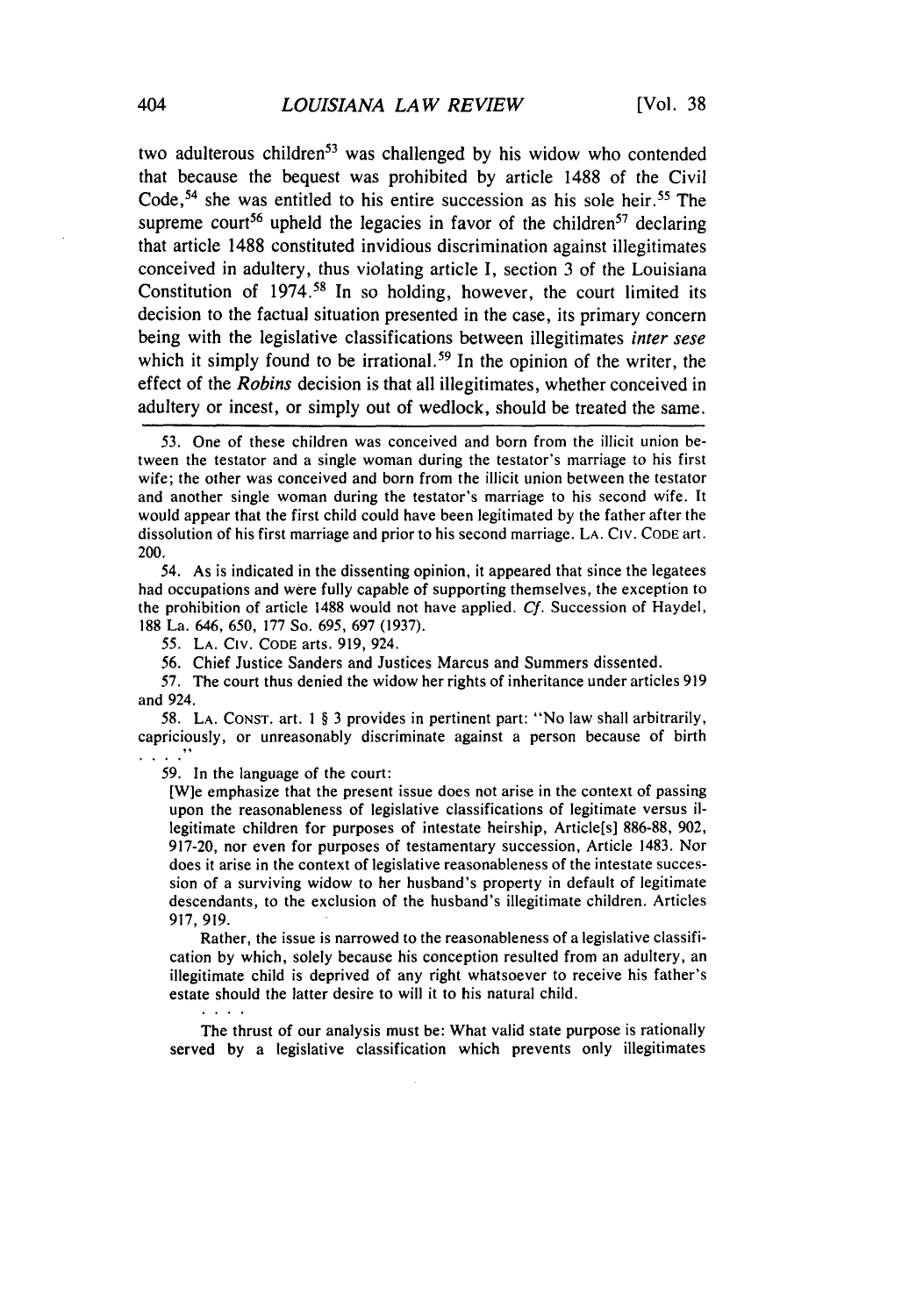This would at least require them to have the same rights of inheritance now accorded to illegitimates who have been raised to the status of natural children by acknowledgment.<sup>60</sup> It would also mean that there should no longer be an impediment to their acknowledgment and that their capacity to receive should be governed by the provisions of articles 1483 and 1486 of the Civil Code.

# Annulment of Probated Testaments

In *Succession of Thompson*,<sup>61</sup> the petitioners sought to set aside the ex parte judgment of possession rendered therein on the ground that the olographic testament of the testatrix that had been admitted for probate was a forgery. Finding that the evidence adduced by the defendants, who as proponents had the burden of proving the authenticity of the testament, 62 preponderated in favor of the genuineness of the writing and of the signature of the testatrix, the court of appeal affirmed the judgment of the trial court dismissing the petition for nullity.

A similar action was brought in *Succession of Adler,<sup>63</sup>*in which the validity of the statutory will of the testatrix was attacked on two counts: (1) that it was null as to form because the notary had failed to print or type his name and the names of the witnesses under their respective signatures as he was required to do,  $64$  and (2) that the testatrix lacked mental capacity at the time of the execution of the testament. The court of appeal agreed with the trial court that it was apparent from the face of the testament itself that the formalities required by law<sup>65</sup> had been observed, and held that the failure of the notary to comply with the statutory directive did not have the effect of invalidating the testament.<sup>66</sup> With respect to the second count, the

conceived in adultery from having the capacity to receive testamentary legacies from their father, but (save for incestuous children) does not similarly prevent other illegitimates from doing so? **....**

We find no rational basis for this hence-invidious discrimination against illegitimates solely because their birth resulted from an adultery. 349 So. 2d at 277-79.

60. In Robins, it appeared that the testator had "acknowledged" his adulterous illegitimates in the testament itself.

61. 338 So. 2d 725 (La. App. Ist Cir. 1976).

62. This was because the action for nullity was instituted within three months from the date of probate. **LA. CODE CIV.** P. art. 2932.

63. 334 So. 2d 799 (La. App. 4th Cir. 1976).

64. **LA.** R.S. 35:12 (Supp. 1954). There was also an allegation that the name of the testatrix had been misspelled and that she had signed to conform with the typewritten error. In the opinion of the court this did not strike the will with nullity.

65. *Id.* 9:2442 (Supp. 1976).

66. "The failure of a notary public to comply with the requirements of L.R.S.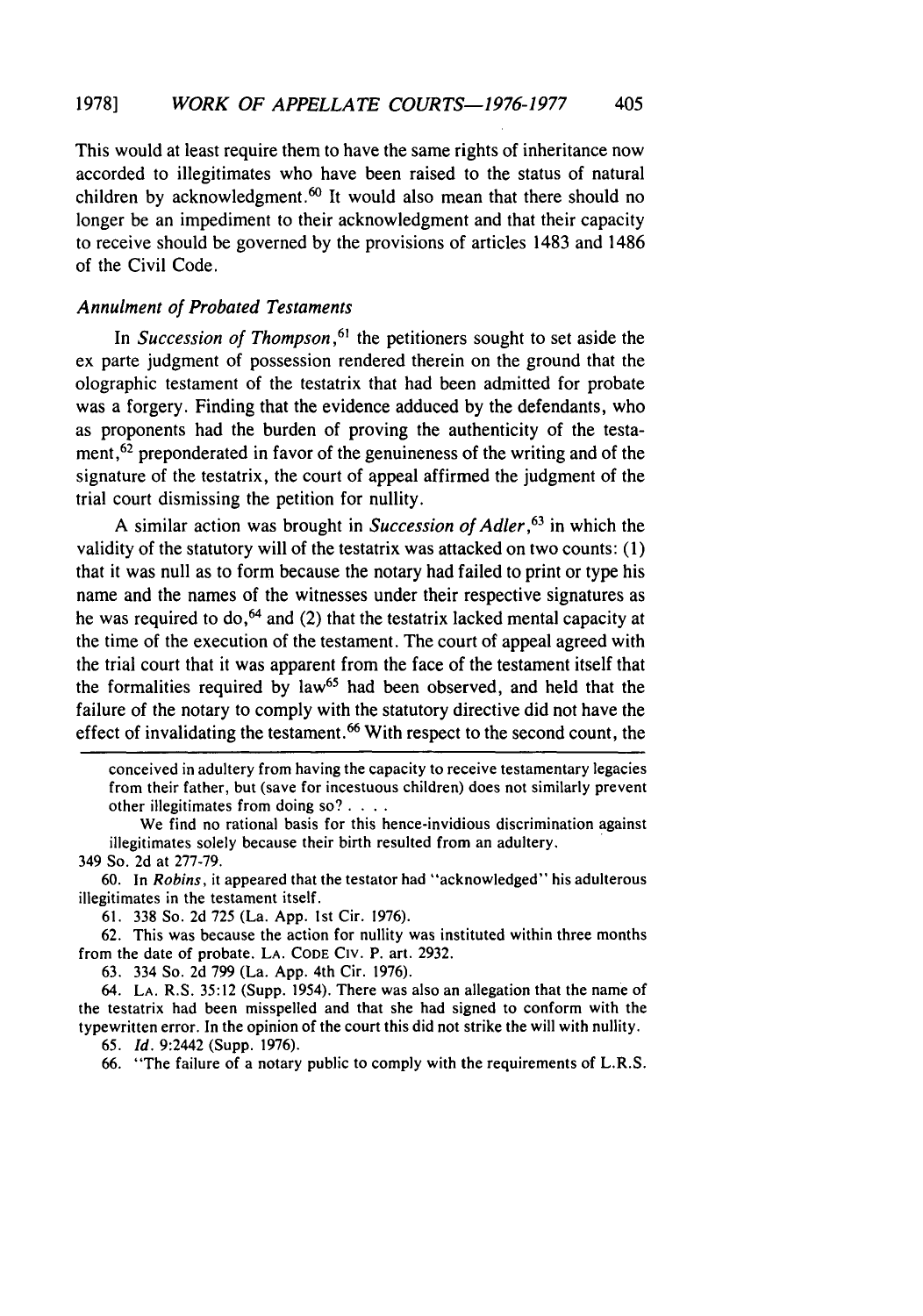court simply held that, in light of the testimony adduced, the plaintiffs had failed to carry the burden of proving the mental incapacity of the testatrix 67

# Captation

As has been very ably pointed out by Anthony J. Correro III, article 1492 of the Louisiana Civil Code prohibiting proof that testamentary dispositions have been made through hatred, anger, suggestion or captation, should be understood, interpreted and applied in light of its source and the evils sought to be remedied thereby.<sup>68</sup> Accordingly, neither the testator's motivation nor the acts that induced his motivation should be taken into consideration if there is an active desire by the testator to make the dispositions he has made, and this was the concept adopted by early Louisiana decisions.<sup>69</sup> Unfortunately, later decisions seem to have obscured the meaning and scope of this article, and dicta in other cases indicate that proof of captation may be admitted when the acts constituting the "undue influence," into which the word "captation" seems to have deteriorated, took place at the time of the execution of the testament,  $\frac{1}{10}$  and in other cases, proof of captation has apparently been admitted to show testamentary incapacity.<sup>71</sup> This trend is now apparently in reverse.<sup>72</sup> In Gibson v. Succession of Gumbel,<sup>73</sup> wherein the attack on the validity of the testatrix's will was based on the allegation that the attorney who had

67. Although here again the action in nullity was instituted within three months of the date of probate, the burden of proving incompetency was upon the opponent, capacity being presumed. Lewis v. DeJean, 251 So. 2d 124 (La. App. 3d Cir.), *writ denied,* 259 La. 879, 253 So. 2d 215 (1971).

68. Note, 24 LA. L. REV. 925 (1964).

69. Zerega v. Percival, 46 La. Ann. 590, 15 So. 476 (1894); *see* Cahn, *Undue Influence and Captation: A Comparative Study,* 8 TUL. L. REV. 507 (1934).

70. Note, *supra* note 68.

71. Succession of Andrews, 153 So. 2d 470 (La. App. 4th Cir. 1963).

72. In *Guidry v. Hardy,* 254 So. 2d 675 (La. App. 3d Cir. 1971), *writ denied,* 260 La. 454, 256 So. 2d 441 (1972), a will was declared valid notwithstanding a judgment of a California court of appeal declaring the will invalid because of "undue influence," the court holding that "undue influence" was not a ground for invalidating a will in Louisiana as it is in California. Nevertheless, the court in this case still seems to adhere to the proposition that "[e]vidence of force, duress or undue influence may be admitted in attacks upon the validity of wills, but that [such] evidence should be considered only insofar as it tends to show lack of testamentary capacity." *Id.* at 681. *But see* Note, *supra* note 68.

73. 333 So. 2d 340 (La. App. 4th Cir.), *writ denied,* 338 So. 2d **Ill** (La. 1976).

<sup>35:12</sup> subjects him to a fine of \$100 (L.R.S. 35:13) but does not affect the validity of the document reflecting these omissions." 334 So. 2d at 800. *See also* American Bank & Trust Co. v. Michael, 244 So. 2d 882 (La. App. 1st Cir. 1971).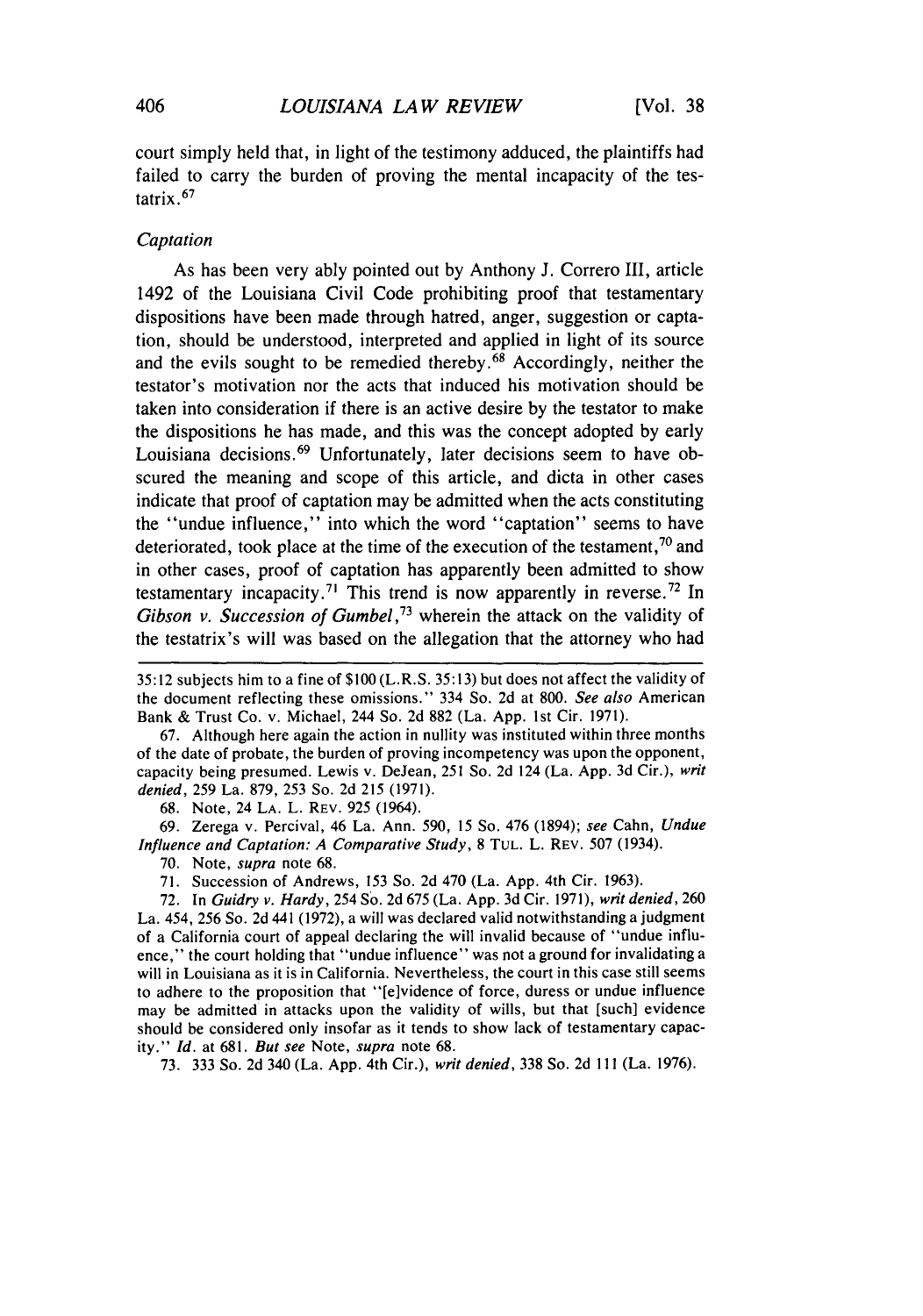prepared the will and who was the principal beneficiary thereunder had exercised "undue influence" on the testatrix, the court of appeal affirmed the judgment of the trial court dismissing the plaintiff's suit, holding that article 1492 of the Civil Code does not permit inquiries into the motives that may have influenced the testator to make his testamentary dispositions.

#### *Revocation*

The revocation of testaments or of particular dispositions made therein is either express or tacit.<sup>74</sup> An express revocation of a testament, in whole or in part, may be made only in a subsequent testament, or in another act made in one of the forms prescribed for testaments, 75 in which the testator declares that his prior testament, or any disposition therein contained, shall be revoked.<sup>76</sup> The renunciation is tacit when it results from other dispositions of the testator, or from an act which indicates a change of will on his part.<sup>77</sup> The Civil Code lists only two modes of tacit revocation: (1) the confection of a new testament incompatible with an anterior testament,<sup>78</sup> and (2) the inter vivos alienation by the testator of the thing bequeathed. 79 These two modes of revocation, whether partial or total, are based on the same concept, namely, the testator's change of will manifested by a new disposition of the object of the legacy either by an act inter vivos or in contemplation of death. The Code is silent regarding the physical or material destruction of a testament, and although articles 1693 and 1695 of the Civil Code have been held to be limitative in that they cannot be extended to any other tacit manifestation of intent indicating a change of will, $80$  nonetheless, the destruction of the testament, or the obliteration, defacement, or the erasure of the names of the legatees or of the signature of the testator destroy the efficacy of the testament or of the legacies therein contained.<sup>81</sup> Whether such acts by the testator indicate a

76. LA. CIv. CODE arts. 1691, 1692.

- 78. Id. art. 1693.
- 79. Id. art. 1695.

80. Succession of Hill, 47 La. Ann. 329, 332, 16 So. 819, 821 (1895) ("[Tlhere are only two modes of revoking a valid testament—the one by a written instrument clothed with the formalities of a last will and testament; and the other by a donation inter vivos or a sale of the thing, in part or in whole, bequeathed. The acts and declarations of the testator do not come within the tacit revocation expressed in the Code."); Hollingshead v. Sturgis, 21 La. Ann. 450 (1869).

81. *Cf.* LA. Civ. CODE art. 1589. Succession of Hill, 47 La. Ann. 329, 16 So. 819 (1895); Succession of Muh, 35 La. Ann. 394 (1883).

<sup>74.</sup> LA. CIv. CODE arts. 1691, 1692.

<sup>75.</sup> Id. art. 1692. Hessmer v. Edenborn, 196 La. 575, 199 So. 647 (1941).

<sup>77.</sup> *Id.* arts. 1691, 1693.